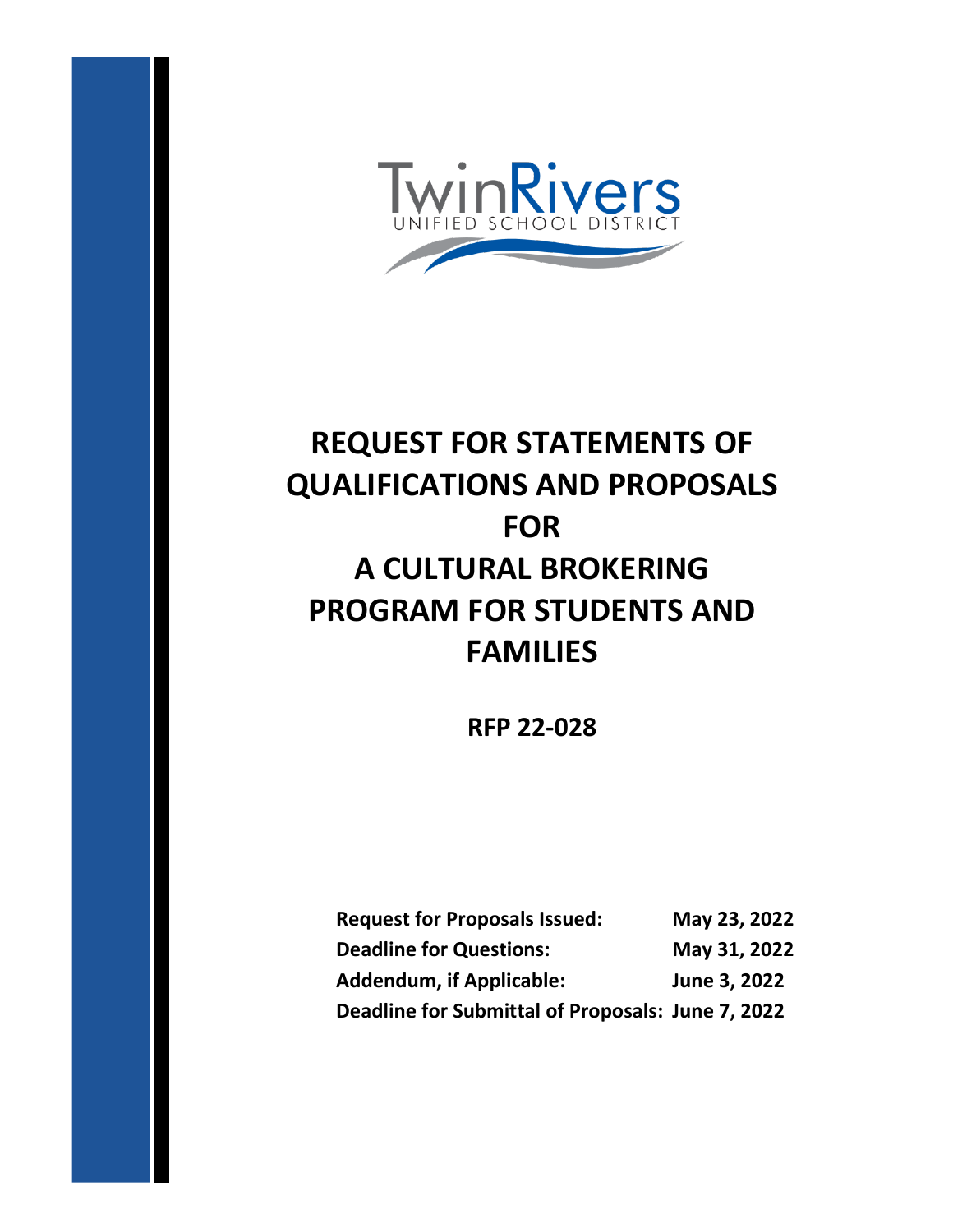### **REQUEST FOR STATEMENTS OF QUALIFICATION AND PROPOSALS FOR A CULTURAL BROKERING PROGRAM FOR STUDENTS AND FAMILIES**

#### **I. NOTICE OF RFP**

Notice is hereby provided that the Twin Rivers Unified School District, located in McClellan, California ("District") is requesting Statements of Qualifications and Proposals from qualified firms to provide a cultural brokering program at one or more elementary school sites for students and families. Program components would include advocacy, relatedness, care and concern. The goals of the program are to improve the school's connection with students and families, improve student academic achievement, and serve as a cultural coach for teachers. It is the desire of the District to select one or more service providers that can meet or exceed the District's needs and requirements identified herein.

Qualified respondents are invited to email their responses (pdf format) no later than **3:00 p.m. on Tuesday June 7, 2022 to: [debbie.gordon@twinriversusd.org](mailto:debbie.gordon@twinriversusd.org). NOTE: The District's gateway can only accommodate file sizes up to 20 MB. If your proposal exceeds this size, please send it in more than one volume.**

#### **II. OVERVIEW OF THE DISTRICT**

The Twin Rivers Unified School District ("District") is a K-12 public school district located in northeastern Sacramento County with a 2021-22 enrollment of approx. 24,000 students. In 2008, four area school districts, Grant Joint Union High School District and the Rio Linda, North Sacramento and Del Paso Heights Elementary School Districts, unified to create the Twin Rivers Unified School District.

The districts serve the communities of North Sacramento, Del Paso Heights, Rio Linda, North Highlands and Foothill Farms. The district has four high schools, two junior high schools, three charter junior high schools, one creative arts junior high school, one technology academy (middle school grades), 30 elementary schools, two alternative schools, two adult schools and one special education preschool.

The District is in an economically diverse region characterized by a mix of residential development and light industry. In terms of family income, 90% of District students are currently eligible for Federal Free and Reduced price meals.

The district is governed by a seven member Board of Trustees and is under the day-to-day leadership of Steven Martinez, Ed.D. who was appointed District Superintendent effective July 1, 2013.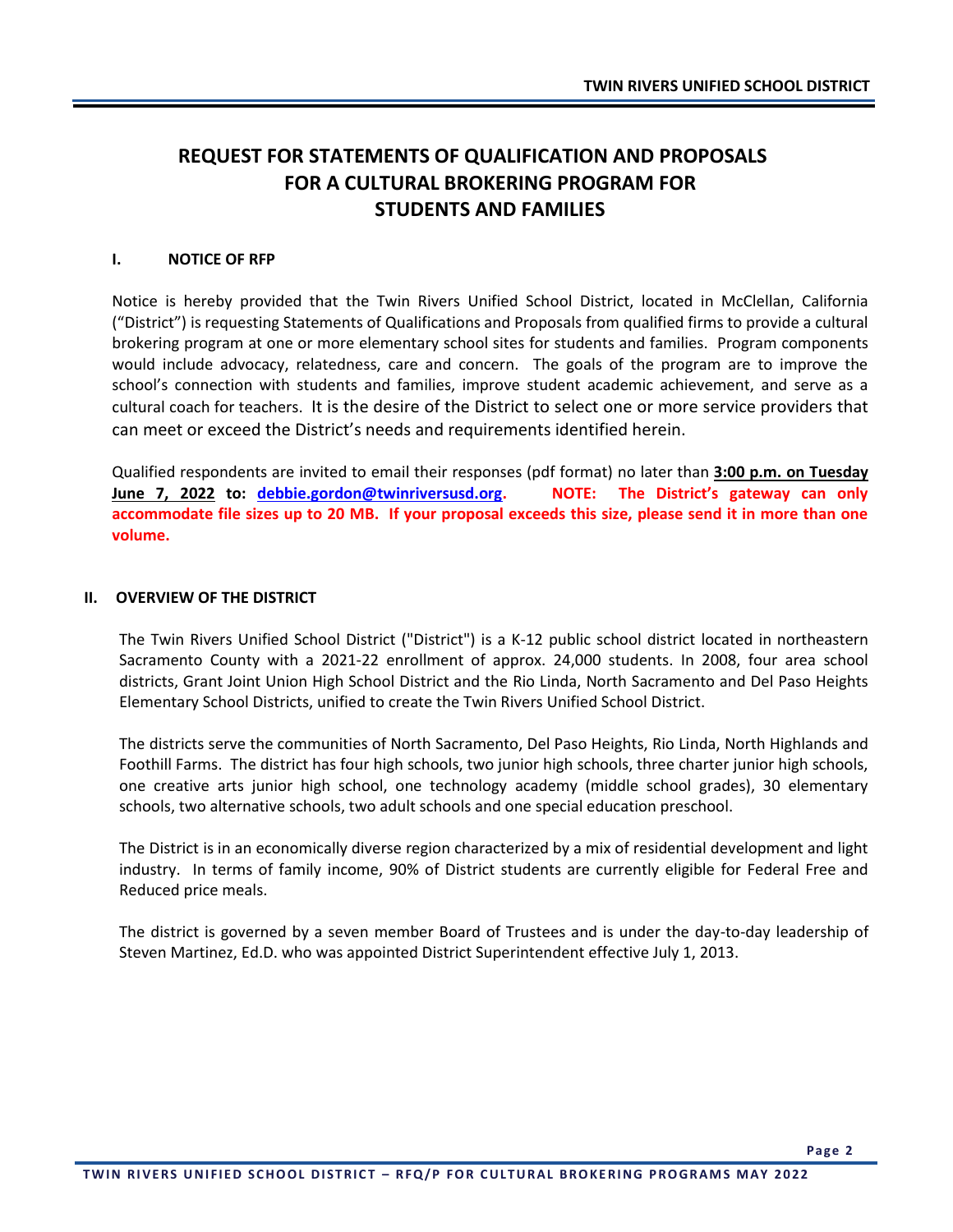#### **GENERAL INSTRUCTIONS and REQUIRED INFORMATION**

Proposals must be clear, concise, complete, well organized and demonstrate both respondent's qualifications and ability to follow instructions. The quality of answers, not length of responses or visual exhibits is what is important in the proposal. Proposals may not be altered after submission to the District and should be reviewed for accuracy beforehand. The District will not be responsible for errors or omissions in any Proposals. The District reserves the right to reject any and all Proposals, or to waive any irregularities, or informalities in the Proposals. The submission of company literature and brochures is generally discouraged. If pertinent for illustration of product, or for reference, you may include literature in an appendix. Responses should otherwise be submitted in print, and must be limited to the maximum number of pages indicated.

- **a. Signatures**  Proposals must be signed by an authorized representative or officer of the firm. Please complete and return all District-required forms included in Appendix 1 with your proposal (Offer to Enter Into Contract; General Terms and Conditions; Qualification Certification; and Non-Collusion Affidavit.)
- **b. Q&A** Questions regarding this RFP may be submitted by email no later than May 31, 2022 to the following email address: **[debbie.gordon@twinriversusd.org](mailto:steve.martinez@twinriversusd.org)**

If applicable, an Addendum with summary Q&A will be posted to the District website by June 3, 2022.

**c. District Required Forms** – Your response must include the District Required Forms in Appendix 1: *Offer to Enter Into Contract; General Terms and Conditions; Qualification Certification* and *NonCollusion Declaration.*

#### **d. Organizational History and Structure**

Your proposal should include a description of your firm's history and organizational structure. Supply the name or names of the principals who will be responsible for your relationship with the District, and provide brief resumes for these individuals.

#### **e. Legal Issues**

- Is there any pending or past litigation against your firm regarding your provision or delivery of services?
- Does your firm have any contractual relationship that could be construed as a potential conflict of interest? If so, please explain.

**Thank you for your interest in Twin Rivers USD. The District welcomes your firm's proposal.**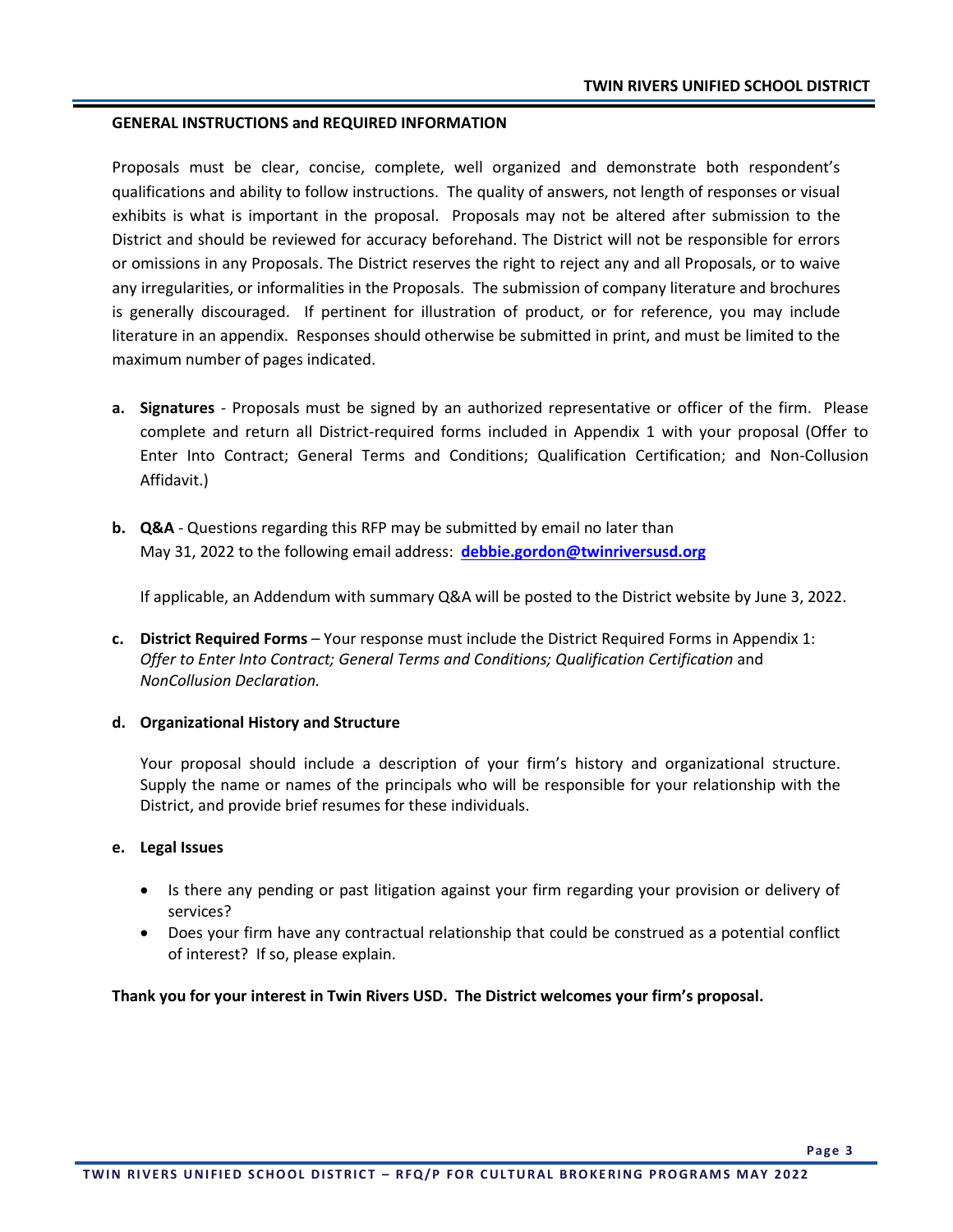#### **III. SCOPE OF SERVICES**

#### **A. PROGRAM and PROPOSAL REQUIREMENTS**

Twin Rivers is requesting Statements of Qualifications and Proposals from qualified firms to provide a cultural brokering program at one or more elementary school sites, for students and families. Program components would include advocacy, relatedness, care and concern. The goals of the program are to improve the school's connection with students and families, improve student academic achievement, and serve as a cultural coach for teachers. It is the desire of the District to select one or more service providers that can meet or exceed the District's needs and requirements identified in this RFQ/P. Based on the responses to this RFQ/P, a contract(s) will be awarded by the Board of Trustees, for a term of one to three school years, at the District's option.

Below is a description of proposal contents and program requirements. In your proposal, please clearly identify the services you will be providing, and discuss how your firm will meet or exceed the District's expectations:

- Vendor must provide one dedicated employee onsite 5 days per week, and support from a second employee/team member 4 days per week
- At the start of the school year, vendor will present at school site and collaborate with site administration on the program objectives
- Ensure that teachers are fully aware of the services and answer all questions and concerns. Establish trust and rapport with teachers, staff and families.
- Promote a collaborative approach to cultural brokering and a "win-win" atmosphere
- Collaborate with site administrators and provide information to potential participating families. Participate in Back-to-School Night or similar event.
- Observe and interact with students in class and at recess/passing periods.
- Discuss how you select and train employees, minimum qualifications, certifications, etc.
- Provide a detailed description of your firm's methodology and approach. Why is it unique, and how will it benefit Twin Rivers students and families?
- Discuss your firm's past successes in cultural brokering, including case studies of schools where your methodology has been effectively implemented, describing the original situation, the improved results, and the process in getting there.
- Fees/Costs please include your fee structure (daily or monthly rate)
- Please feel free to include any other relevant information, experience, or skills which increase the value your firm's offering and services. (*Max. 1 page)*
- Please provide evidence of liability insurance coverage of at least \$1 Million Dollars
- Individuals who work with District students must be fingerprinted at our District Office before going onto school sites, in compliance with CA Education Code Sec. 45125.1. Please acknowledge this in your response
- Please complete, sign and return the District-Required Forms included in Appendix 1 with your proposal.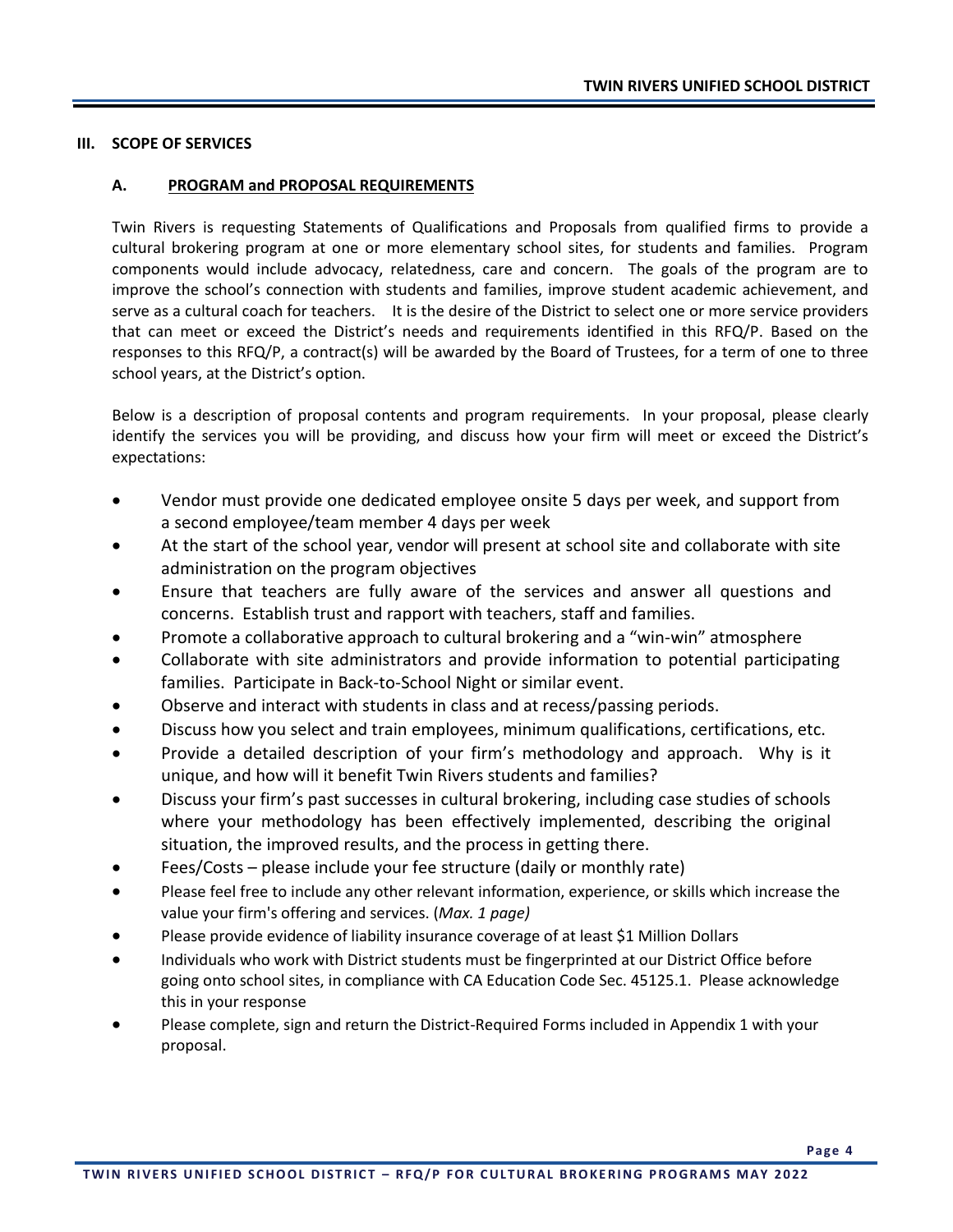#### **B. COVID-19 REQUIREMENTS**

In-person programs are subject to state and local guidelines. Due to the evolving conditions surrounding the COVID 19 pandemic and CDC and District health and safety guidelines, program structure and components are subject to change such as; in-person, virtual (distance learning) or a combination of both learning models. Vendors must have the ability to adjust on a daily basis.

#### **IV. RESPONSE DEADLINE – June 7, 2022**

Proposals must be received by the District no later than **3:00 p.m. Tuesday, June 7, 2022.** Once submitted, responses become the property of the District. No corrected or resubmitted proposals will be accepted after the deadline. **Late proposals will not be accepted and will be returned unopened.** 

Submit one signed proposal, **in a sealed envelope**, by regular or express delivery to the address below:

**Twin Rivers Unified School District Attn: Debbie Gordon Manager of Contract & E-Rate Services 3222 Winona Way, Suite 200 North Highlands, CA 95660**

**Please also email a pdf version to: [debbie.gordon@twinriversusd.org](mailto:debbie.gordon@twinriversusd.org)**

**PLEASE DO NOT SUBMIT PROPOSALS IN 3-RING BINDERS OR NOTEBOOKS.**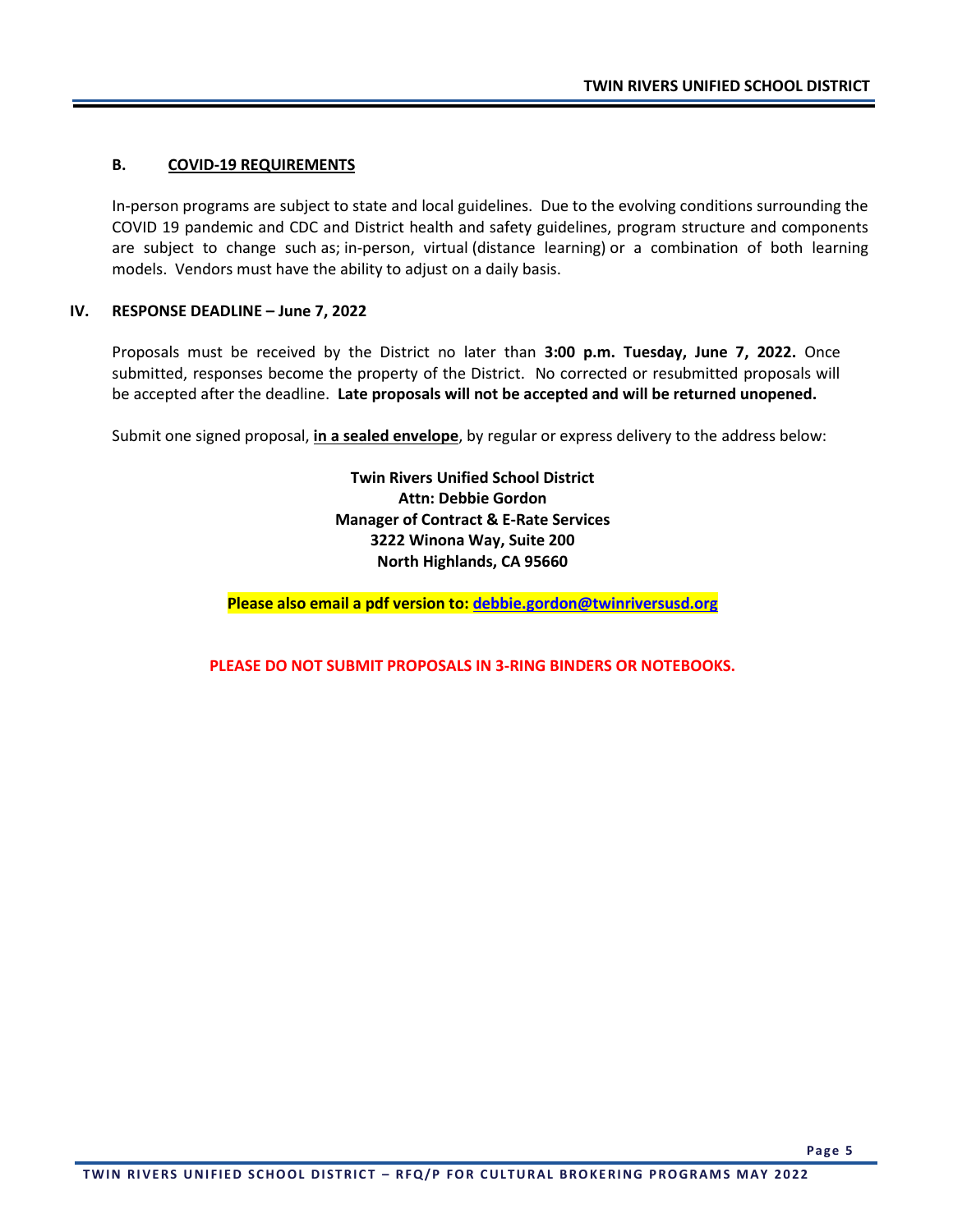#### **V. EVALUATION OF PROPOSALS AND AWARD OF CONTRACT**

To be deemed "Responsive", proposals must be received by the deadline, include the District-required forms, and address all requirements of this RFP. Responsive proposals will be scored by a District panel using the following criteria:

- Demonstrated understanding of, and responsiveness to, the RFP. *10 points*
- $\downarrow$  Ability to meet and/or exceed the needs of the District as identified in Sec. IV of this RFP. *15 points*
- Personnel: qualifications, leadership, recruitment, training programs. *20 points*
- $\ddot{\phantom{1}}$  Past experience and demonstrated success in providing cultural brokering programs to school districts of comparable size and needs *25 points*
- Cost proposal and, if applicable, availability of matching funds. *25 points*
- Additional benefits of the firm's offering *5 points*

Award of contract(s) will be based upon the proposal scores and, if required, follow-up interviews, at the District's option. Contract awards are conditional on final approval by the Twin Rivers USD Board of Trustees. The District reserves the right to:

- Request an interview with and/or additional information from any firm prior to its selection.
- Select the firm or firms that, in the District's judgment, will best meet the District's needs. Fees are an important factor, but are not the sole factor in making a selection.
- Reject any and all proposals or to waive any non-statutory informality. The Board's decision to accept or reject the contract shall be final.
- Award a contract, multiple contracts, or portions of the whole, to more than one firm;
- Not to award a contract, either as a result of proposals received, or any other reason.

The decision of the District panel and Board will be final. June 14 is the target date for completion of the selection process and award of contract(s) by the Twin Rivers USD Board of Trustees.

Thank you for your interest in serving the needs of Twin Rivers Unified School District. The District invites you to respond and looks forward to receiving your firm's proposal.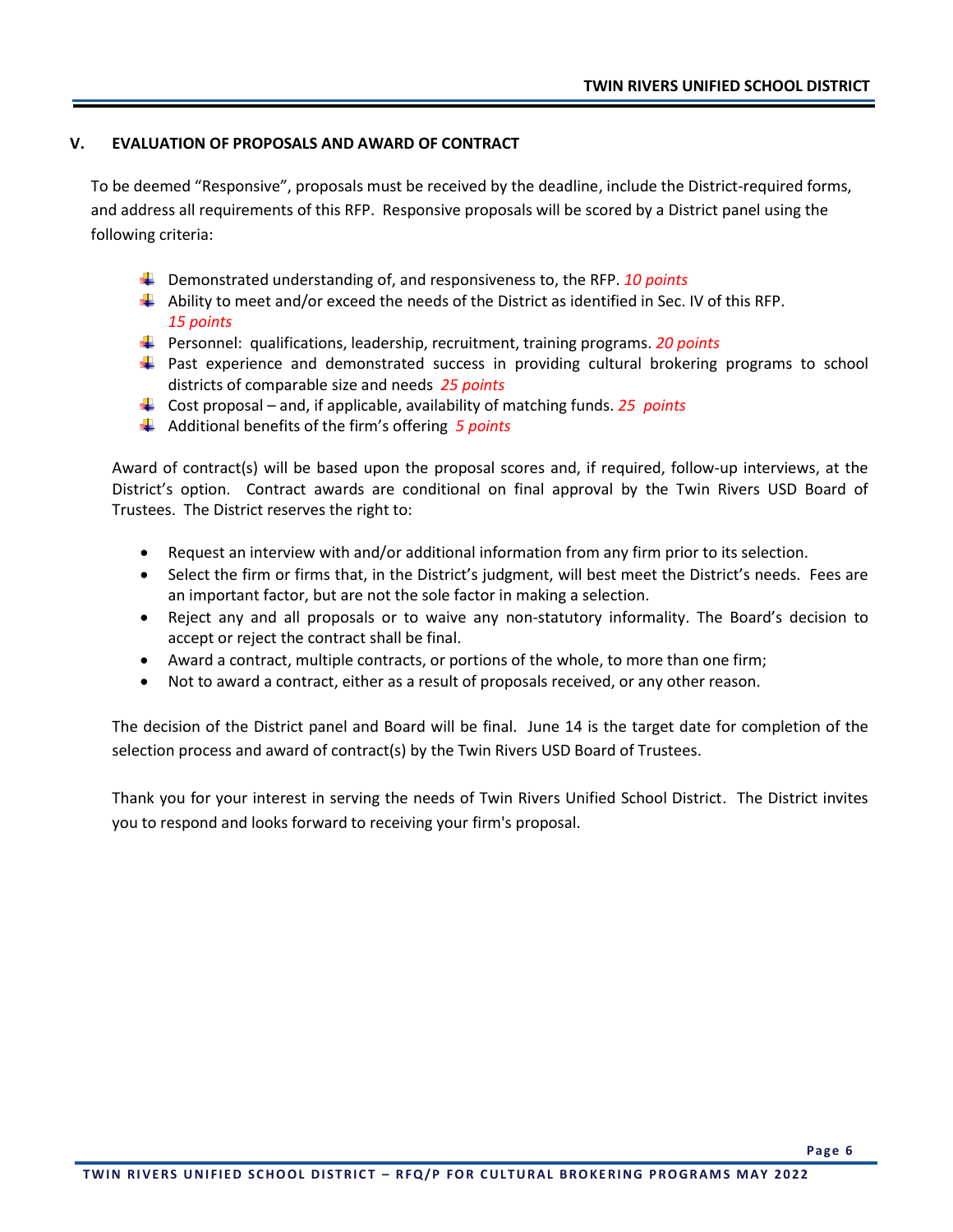

### **APPENDIX 1**

## **DISTRICT REQUIRED FORMS**

*Offer to Enter Into Contract General Terms and Conditions Qualification Certification Non-Collusion Declaration*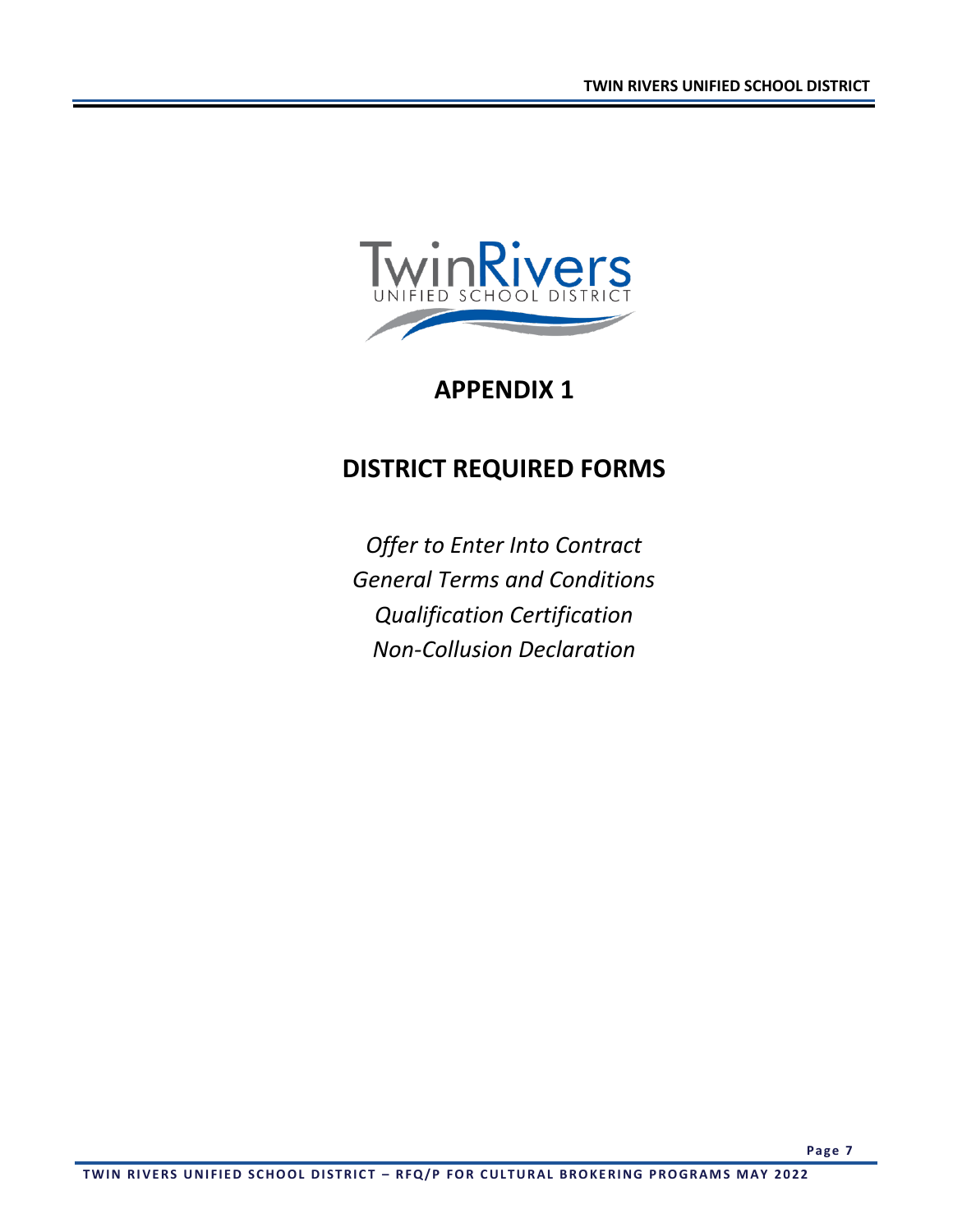



Printed or typed name:

Title:

Date:

#### **OFFER TO ENTER INTO CONTRACT**

The undersigned hereby proposes to enter into an agreement with the Twin Rivers Unified School District and to furnish services as described in this Request for Proposal.

| <b>Name and Address of Firm:</b>                        |  |  |  |  |
|---------------------------------------------------------|--|--|--|--|
|                                                         |  |  |  |  |
| Name:                                                   |  |  |  |  |
| Address:                                                |  |  |  |  |
| City and State:                                         |  |  |  |  |
| Telephone Number:                                       |  |  |  |  |
| <b>Email Address:</b>                                   |  |  |  |  |
| Signature of Authorized Officer/Representative of Firm: |  |  |  |  |
| Authorized Signature:                                   |  |  |  |  |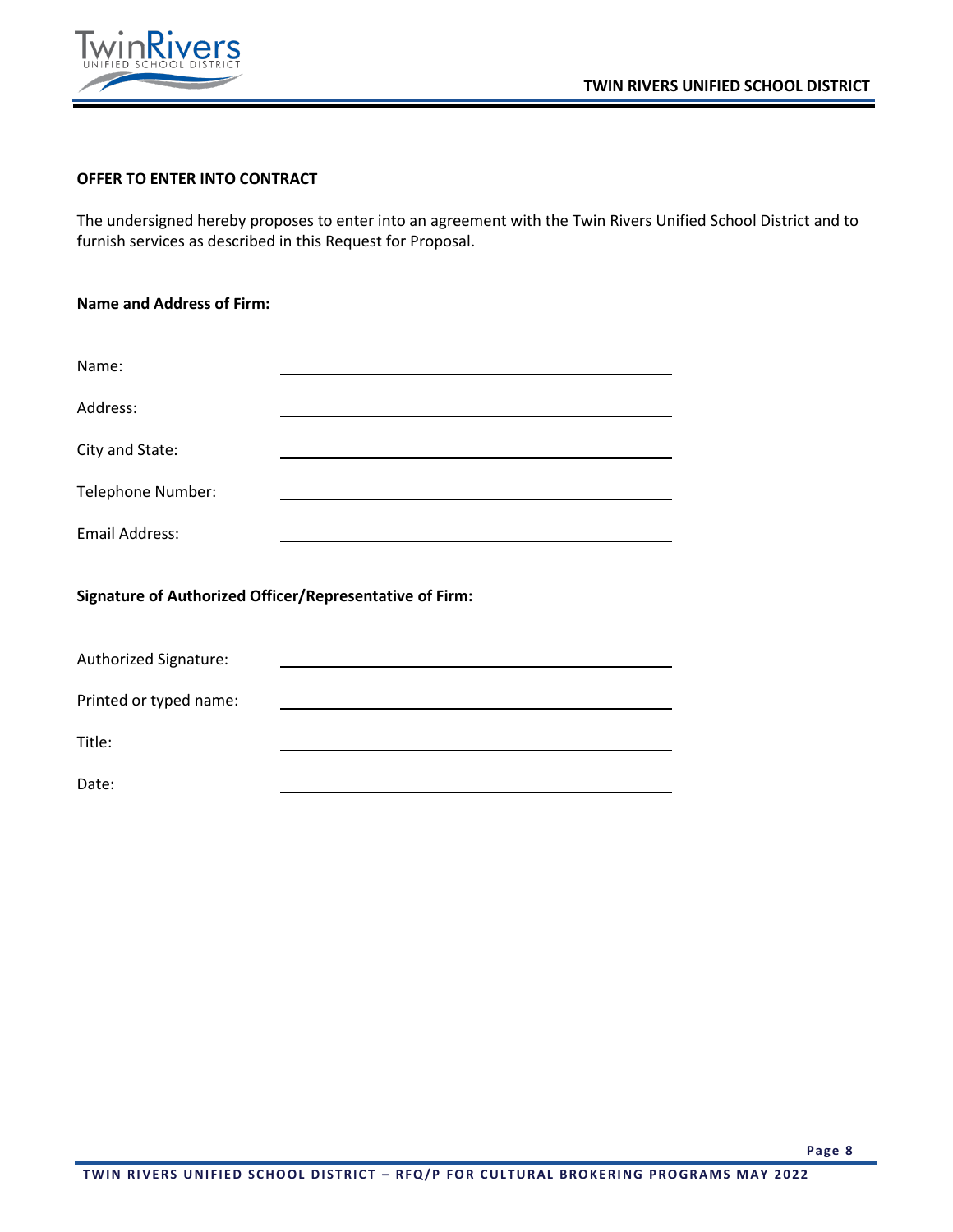

#### **GENERAL TERMS AND CONDITIONS**

- 1. **INSTRUCTIONS AND USE OF FORMS**. In order to preserve uniformity and to facilitate the award of contracts, Respondents shall complete and return the enclosed District-required forms with their proposals.
- 2. **ACCEPTANCE OR REJECTION OF RESPONSES**. The District reserves the right to reject any and all Responses that are incomplete, contain errors, arrive after the due date/time or are submitted by unqualified vendors. The District reserves the right not to award a contract if the District, in its sole discretion, deems the responses received pursuant to this RFP lacking in any respect or insufficient to meet the District's requirements and needs.
- 3. **PROPOSAL PROTESTS.** The following instructions must be followed by a Respondent who wishes to challenge the District's selection and award of any contract pursuant to this RFP:
	- a) Any protest must be submitted in writing to the Manager, Contract & E-Rate Services, Twin Rivers Unified School District, 3222 Winona Way, Suite 200, North Highlands, CA 95660, before 3:00 p.m. on the fifth (5<sup>th</sup>) business day following the District's notification of its intention to award a contract pursuant to this RFP.
	- b) Only vendors who submitted a proposal in response to this RFP may file a protest.
	- c) Protests must contain the following specific information:
		- Protestor's name, address, tele. no. and email address;
		- Date on which protestor's Response was submitted to the District;
		- Protestor's *specific, detailed basis for the protest*, which must be *supported by facts and/or documentation*. Protests based on hearsay, feelings or opinions not supported by facts, will be deemed invalid.
	- d) The protestor shall send a copy of the initial protest document and any attached documentation to all other parties that may be affected financially by the outcome.
	- e) The District will review and evaluate the protest for validity, including, if required, review by outside counsel. The District and/or counsel will provide a response within ten (10) days of review of the protest letter.
	- f) If upon review, the proposal protest is found to be frivolous or lacking validity, the protest will be rejected and the protesting party may be deemed ineligible to participate in future District RFPs or contracts.
- 4. **ASSIGNMENT PROHIBITED**. No contract awarded under this proposal shall be assigned without the express, prior written approval of the District. Any attempted assignment in violation of the provision may be voided at the option of the Board of Trustees.
- 5. **NO CONTACT WITH BOARD OF TRUSTEES**. Respondents may not contact any member of the Twin Rivers USD Board of Trustees regarding this RFP unless specifically invited to an interview conducted by the Board.
- 6. **NON-DISCRIMINATION**. The Twin Rivers Unified School District does not discriminate in the selection, acceptance, or treatment of any contractor based upon race, color, national origin, religion, sex, sexual orientation, handicap, age, veterans status, medical condition as defined in Section 12926 of the California Government Code, ancestry, marital status, or citizenship, within the limits imposed by law. The District likewise prohibits discrimination by contractors and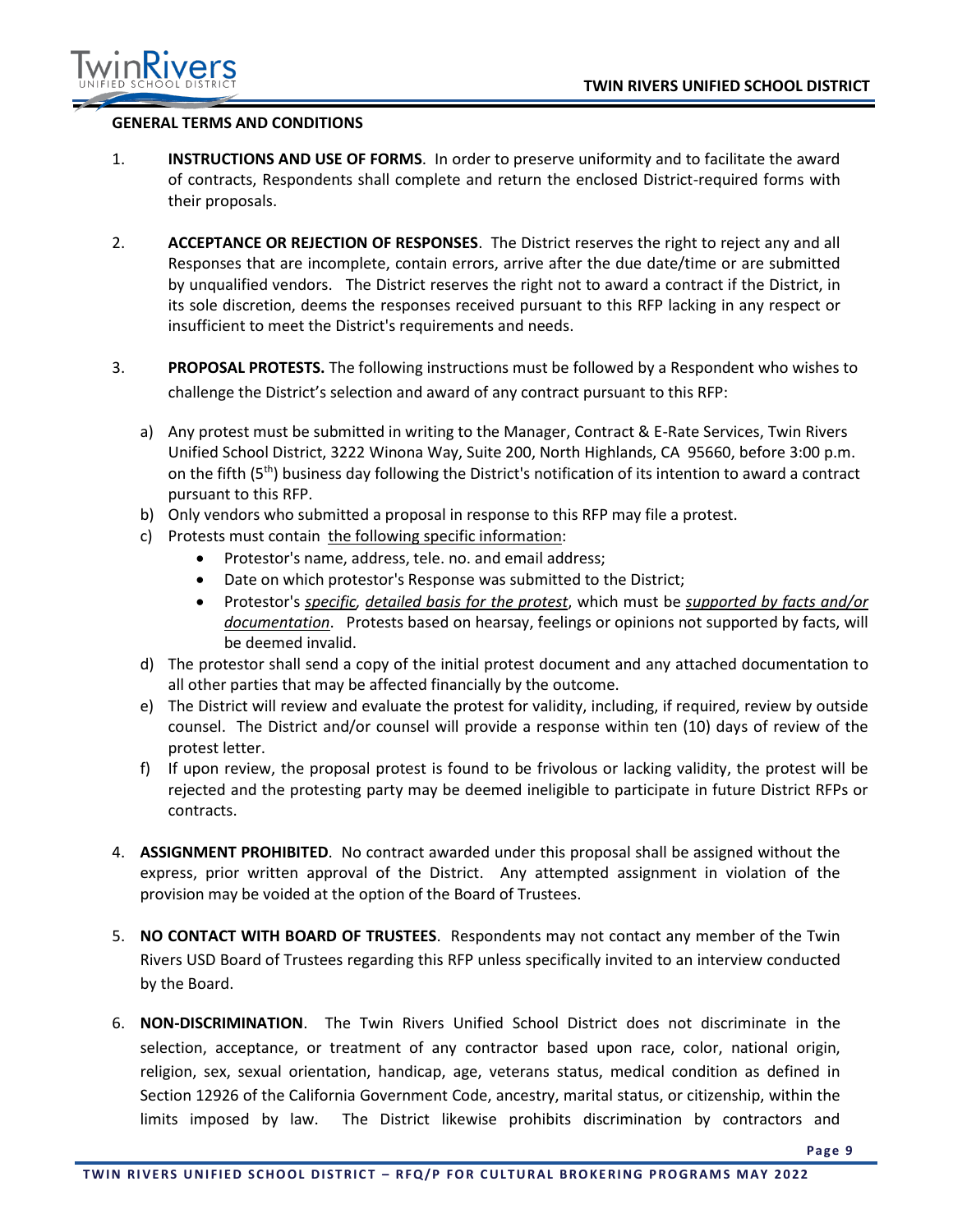subcontractors, and may require the successful vendor(s) to give written notice of their obligations to labor organizations with which they have a collective bargaining or other agreement, in compliance with Government Code 12990.

#### **ACCEPTANCE OF GENERAL TERMS AND CONDITIONS**

The undersigned hereby acknowledges receipt and acceptance of the above Terms and Conditions.

**Name of Firm:** 

**Authorized Signature and Date**

**Printed Name:**

**Title:**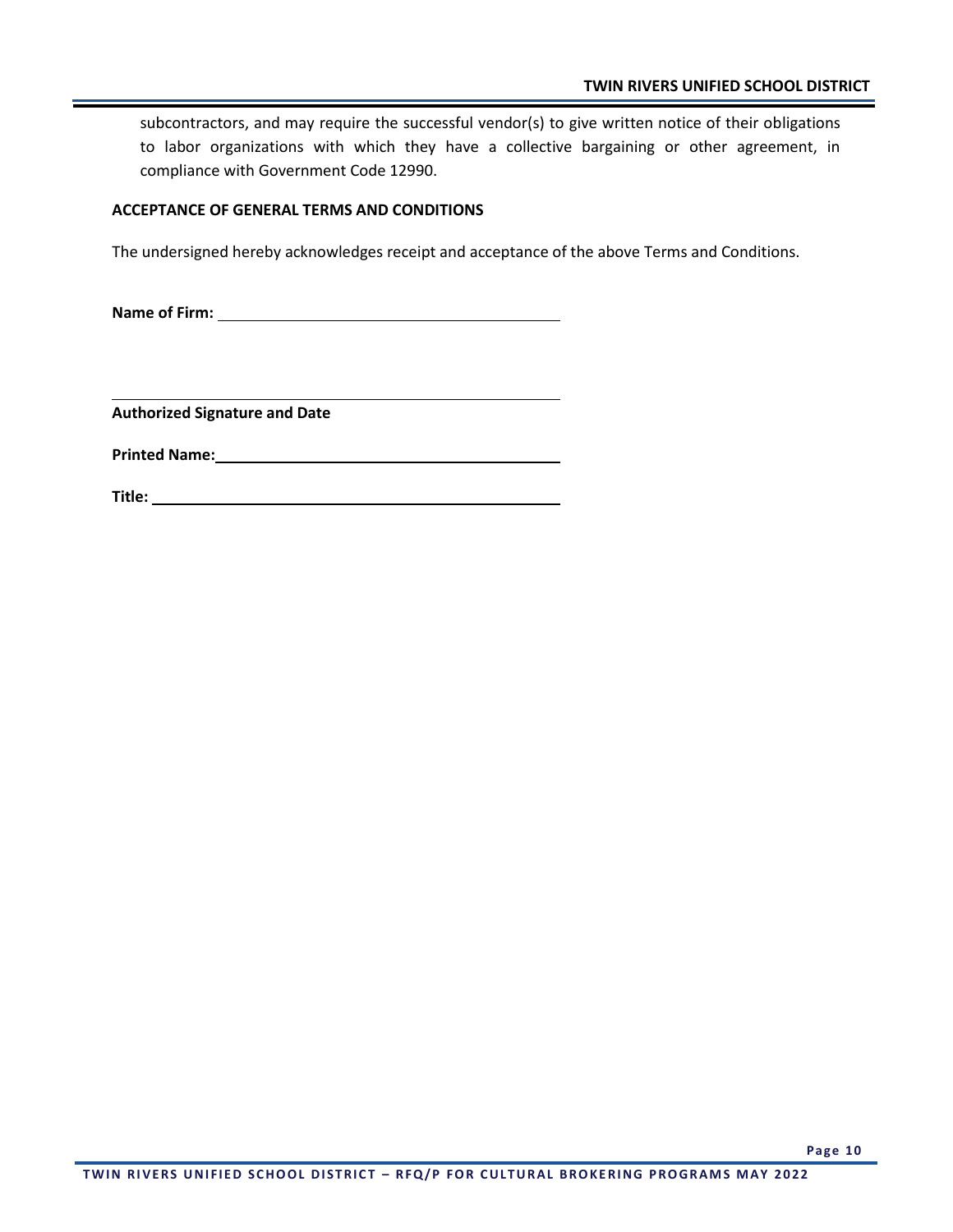

### *Qualification Certification*

I, the undersigned, certify and declare, with specific reference to the California False Claims Act, Government Code sections 12650, *et seq.*, that I have reviewed all of the information presented in this submittal and know its contents. The matters stated in the submittal are true of my own knowledge and belief, except as to those matters stated on information and belief, and as to those matters I believe them to be true.

I declare under penalty of perjury that the foregoing is true and correct.

| Name:         |  |
|---------------|--|
|               |  |
| Signature:    |  |
| Title:        |  |
|               |  |
| Name of Firm: |  |
| Date:         |  |